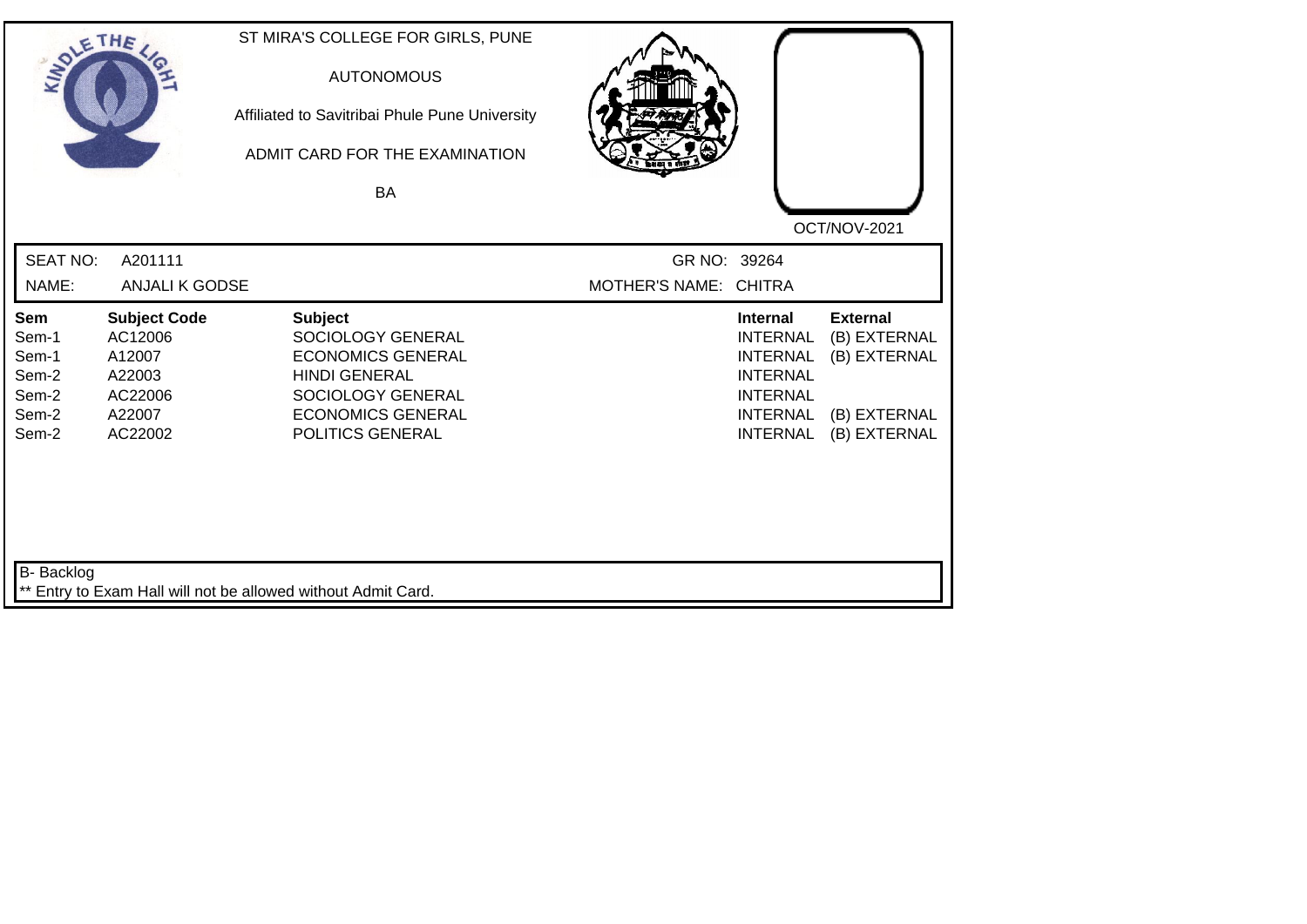| SOLETHE,              |                                         | ST MIRA'S COLLEGE FOR GIRLS, PUNE<br><b>AUTONOMOUS</b><br>Affiliated to Savitribai Phule Pune University<br>ADMIT CARD FOR THE EXAMINATION<br><b>BA</b> |                           |                                                       | OCT/NOV-2021                                    |
|-----------------------|-----------------------------------------|---------------------------------------------------------------------------------------------------------------------------------------------------------|---------------------------|-------------------------------------------------------|-------------------------------------------------|
| <b>SEAT NO:</b>       | A201112                                 |                                                                                                                                                         |                           | GR NO: 38200                                          |                                                 |
| NAME:                 |                                         | ANSARI BUSHRA MOHD RASHID                                                                                                                               | MOTHER'S NAME: ROSHANAARA |                                                       |                                                 |
| Sem<br>Sem-1<br>Sem-2 | <b>Subject Code</b><br>A12005<br>A22005 | <b>Subject</b><br><b>OPTIONAL ENGLISH</b><br><b>OPTIONAL ENGLISH</b>                                                                                    |                           | <b>Internal</b><br><b>INTERNAL</b><br><b>INTERNAL</b> | <b>External</b><br>(B) EXTERNAL<br>(B) EXTERNAL |
| B- Backlog            |                                         | ** Entry to Exam Hall will not be allowed without Admit Card.                                                                                           |                           |                                                       |                                                 |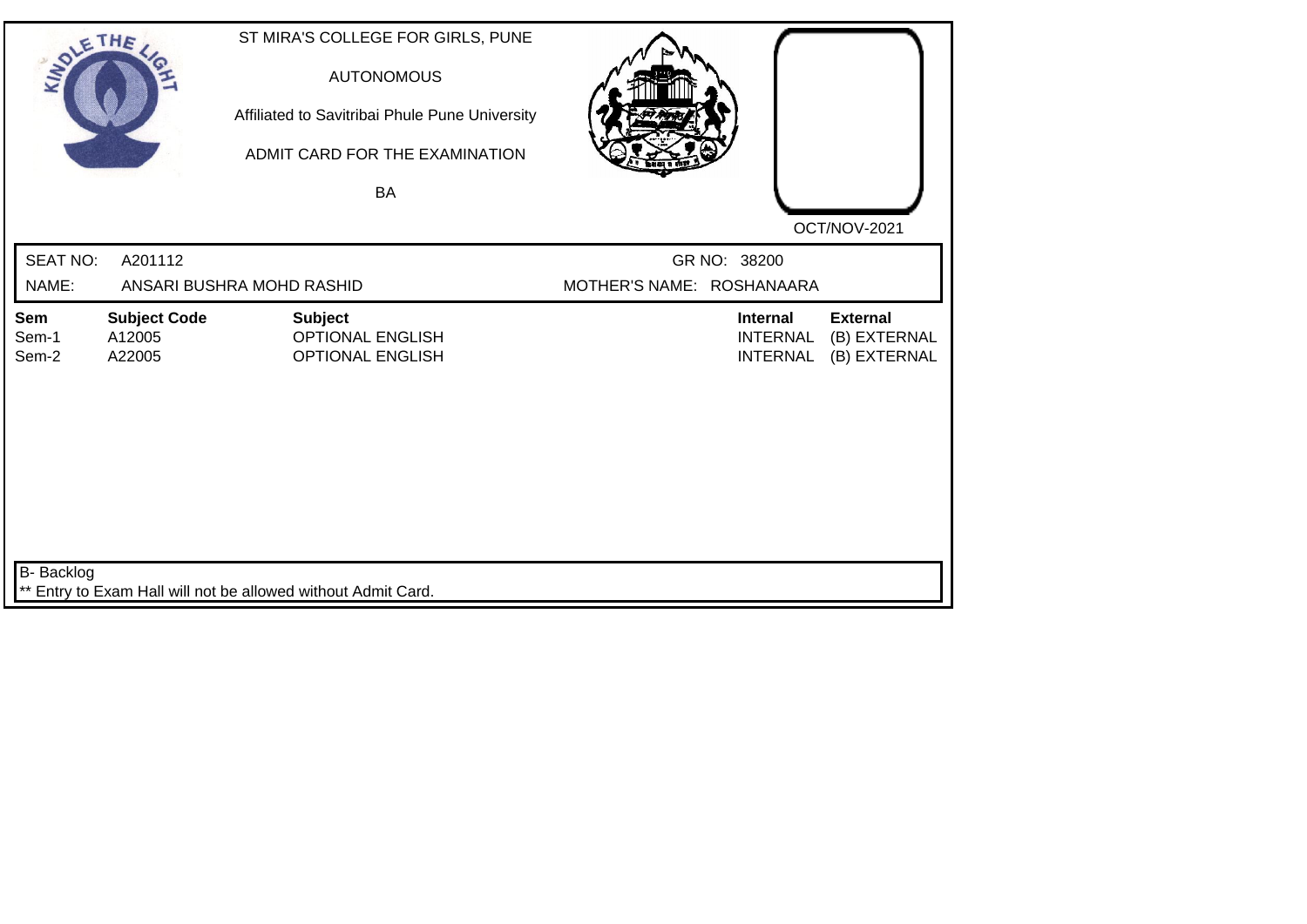| SOLETHE,                 |                                         | ST MIRA'S COLLEGE FOR GIRLS, PUNE<br><b>AUTONOMOUS</b><br>Affiliated to Savitribai Phule Pune University<br>ADMIT CARD FOR THE EXAMINATION |                                      |                                                       |                                                 |
|--------------------------|-----------------------------------------|--------------------------------------------------------------------------------------------------------------------------------------------|--------------------------------------|-------------------------------------------------------|-------------------------------------------------|
|                          |                                         | <b>BA</b>                                                                                                                                  |                                      |                                                       | OCT/NOV-2021                                    |
| <b>SEAT NO:</b><br>NAME: | A201143                                 | DHARIWAL KHUSHI VIKRAM                                                                                                                     | GR NO: 40213<br>MOTHER'S NAME: MADHU |                                                       |                                                 |
| Sem<br>Sem-1<br>Sem-2    | <b>Subject Code</b><br>A12007<br>A22007 | <b>Subject</b><br><b>ECONOMICS GENERAL</b><br><b>ECONOMICS GENERAL</b>                                                                     |                                      | <b>Internal</b><br><b>INTERNAL</b><br><b>INTERNAL</b> | <b>External</b><br>(B) EXTERNAL<br>(B) EXTERNAL |
| B- Backlog               |                                         | ** Entry to Exam Hall will not be allowed without Admit Card.                                                                              |                                      |                                                       |                                                 |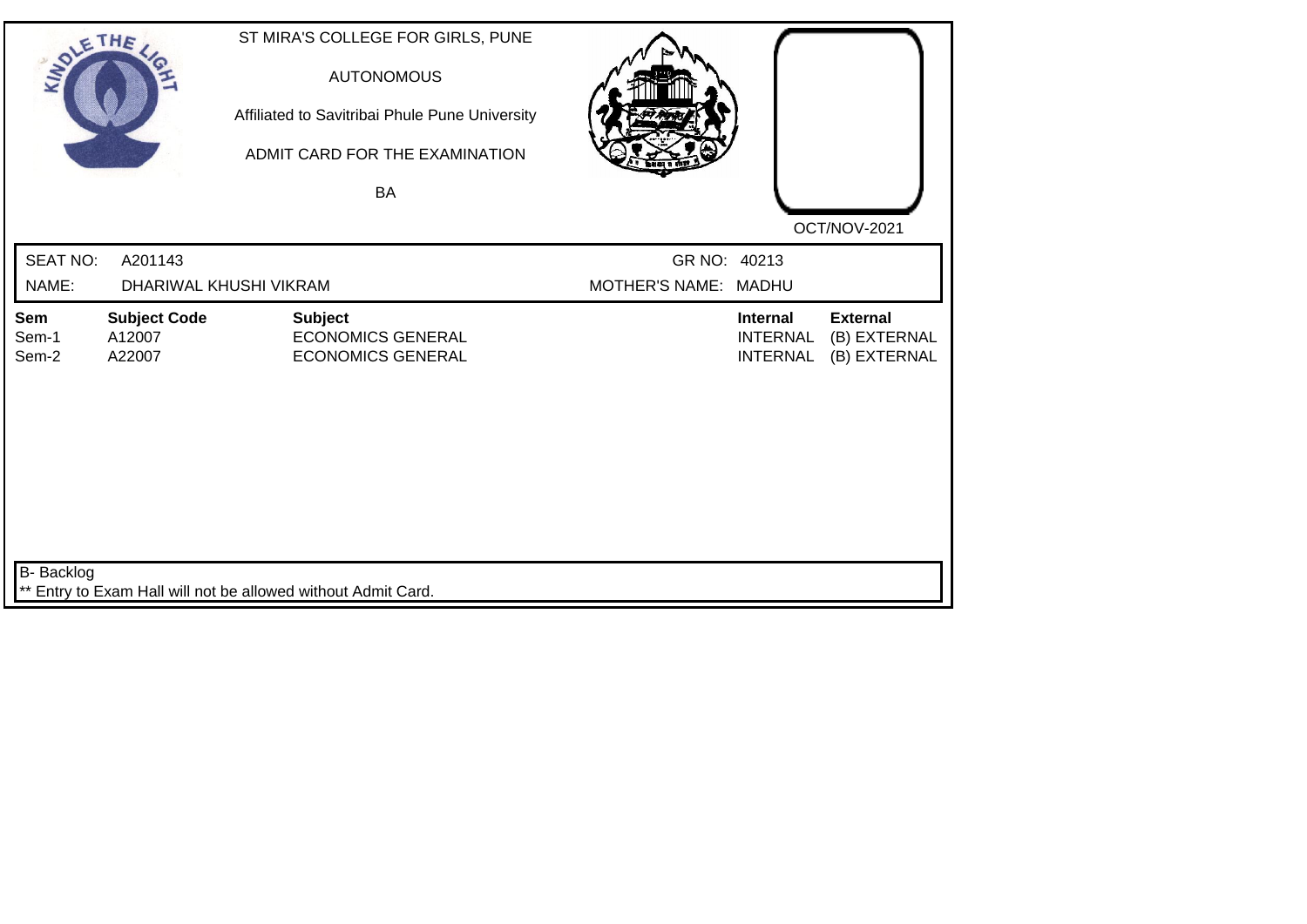| SOLETHE ,       |                                 | ST MIRA'S COLLEGE FOR GIRLS, PUNE<br><b>AUTONOMOUS</b><br>Affiliated to Savitribai Phule Pune University<br>ADMIT CARD FOR THE EXAMINATION<br><b>BA</b> |                         |                                    | OCT/NOV-2021                    |
|-----------------|---------------------------------|---------------------------------------------------------------------------------------------------------------------------------------------------------|-------------------------|------------------------------------|---------------------------------|
| <b>SEAT NO:</b> | A201158                         |                                                                                                                                                         |                         | GR NO: 38417                       |                                 |
| NAME:           | <b>GOMES RICHA SMEER</b>        |                                                                                                                                                         | MOTHER'S NAME: JAYSHREE |                                    |                                 |
| Sem<br>Sem-2    | <b>Subject Code</b><br>AC#22001 | <b>Subject</b><br><b>COMPULSORY ENGLISH</b>                                                                                                             |                         | <b>Internal</b><br><b>INTERNAL</b> | <b>External</b><br>(B) EXTERNAL |
| B- Backlog      |                                 | ** Entry to Exam Hall will not be allowed without Admit Card.                                                                                           |                         |                                    |                                 |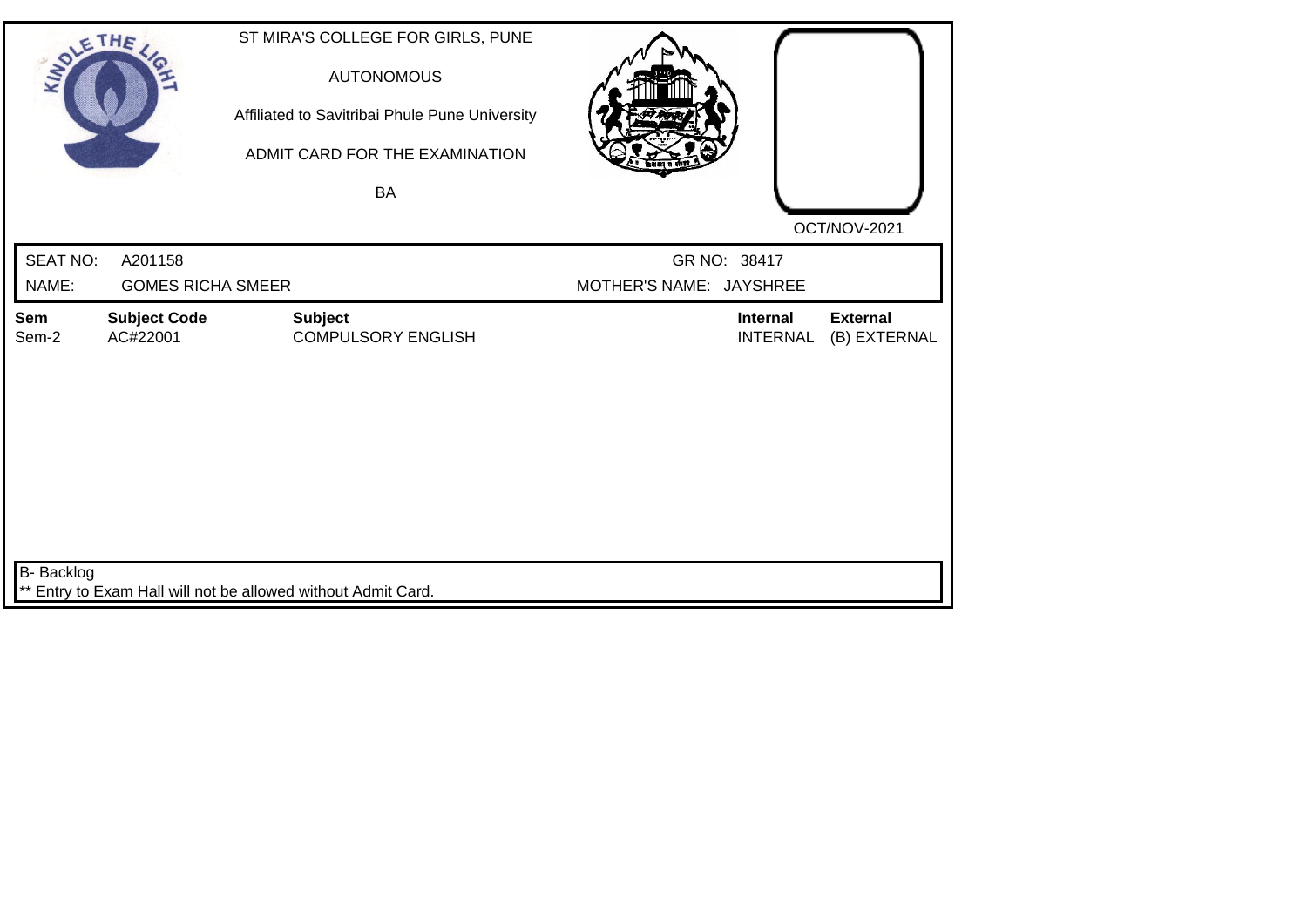| SOLE THE          |                                | ST MIRA'S COLLEGE FOR GIRLS, PUNE<br><b>AUTONOMOUS</b><br>Affiliated to Savitribai Phule Pune University<br>ADMIT CARD FOR THE EXAMINATION |                       |                 |                                 |
|-------------------|--------------------------------|--------------------------------------------------------------------------------------------------------------------------------------------|-----------------------|-----------------|---------------------------------|
|                   |                                | <b>BA</b>                                                                                                                                  |                       |                 |                                 |
|                   |                                |                                                                                                                                            |                       |                 | OCT/NOV-2021                    |
| <b>SEAT NO:</b>   | A201161                        |                                                                                                                                            | GR NO: 38521          |                 |                                 |
| NAME:             |                                | HARSHADA AJAY SHINGTE                                                                                                                      | MOTHER'S NAME: SUNITA |                 |                                 |
| Sem<br>Sem-2      | <b>Subject Code</b><br>AC22005 | <b>Subject</b><br>PSYCHOLOGY GENERAL                                                                                                       |                       | <b>Internal</b> | <b>External</b><br>(B) EXTERNAL |
| <b>B-</b> Backlog |                                | ** Entry to Exam Hall will not be allowed without Admit Card.                                                                              |                       |                 |                                 |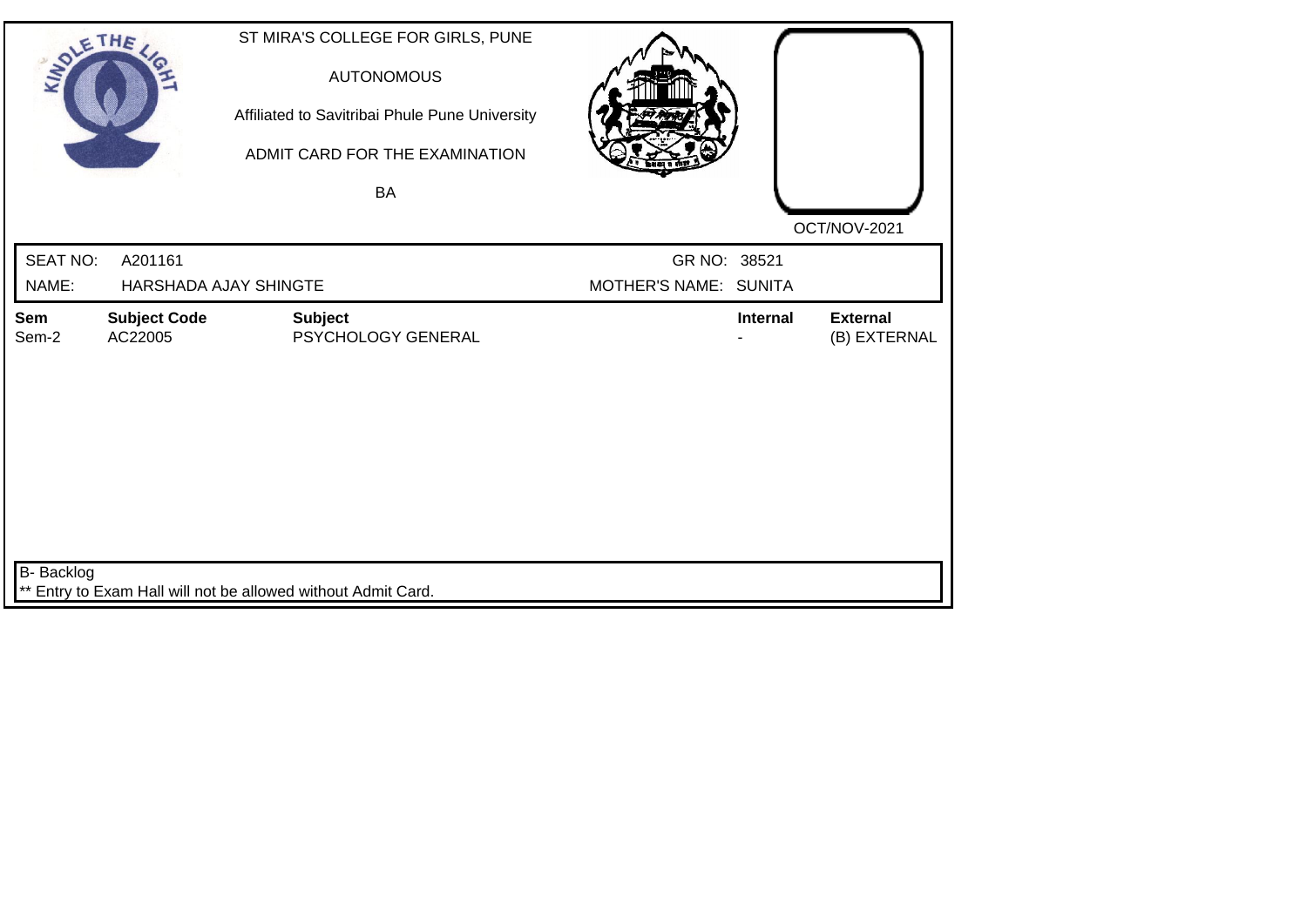| SOLETHE,                 |                                         | ST MIRA'S COLLEGE FOR GIRLS, PUNE<br><b>AUTONOMOUS</b><br>Affiliated to Savitribai Phule Pune University<br>ADMIT CARD FOR THE EXAMINATION<br>BA |                                        |                                                       |                                                 |
|--------------------------|-----------------------------------------|--------------------------------------------------------------------------------------------------------------------------------------------------|----------------------------------------|-------------------------------------------------------|-------------------------------------------------|
| <b>SEAT NO:</b><br>NAME: | A201174                                 | <b>KADAM CHAITRALEE SUNIL</b>                                                                                                                    | GR NO: 40184<br>MOTHER'S NAME: SANGITA |                                                       | OCT/NOV-2021                                    |
| Sem<br>Sem-1<br>Sem-2    | <b>Subject Code</b><br>A12005<br>A22005 | <b>Subject</b><br><b>OPTIONAL ENGLISH</b><br><b>OPTIONAL ENGLISH</b>                                                                             |                                        | <b>Internal</b><br><b>INTERNAL</b><br><b>INTERNAL</b> | <b>External</b><br>(B) EXTERNAL<br>(B) EXTERNAL |
| B- Backlog               |                                         | ** Entry to Exam Hall will not be allowed without Admit Card.                                                                                    |                                        |                                                       |                                                 |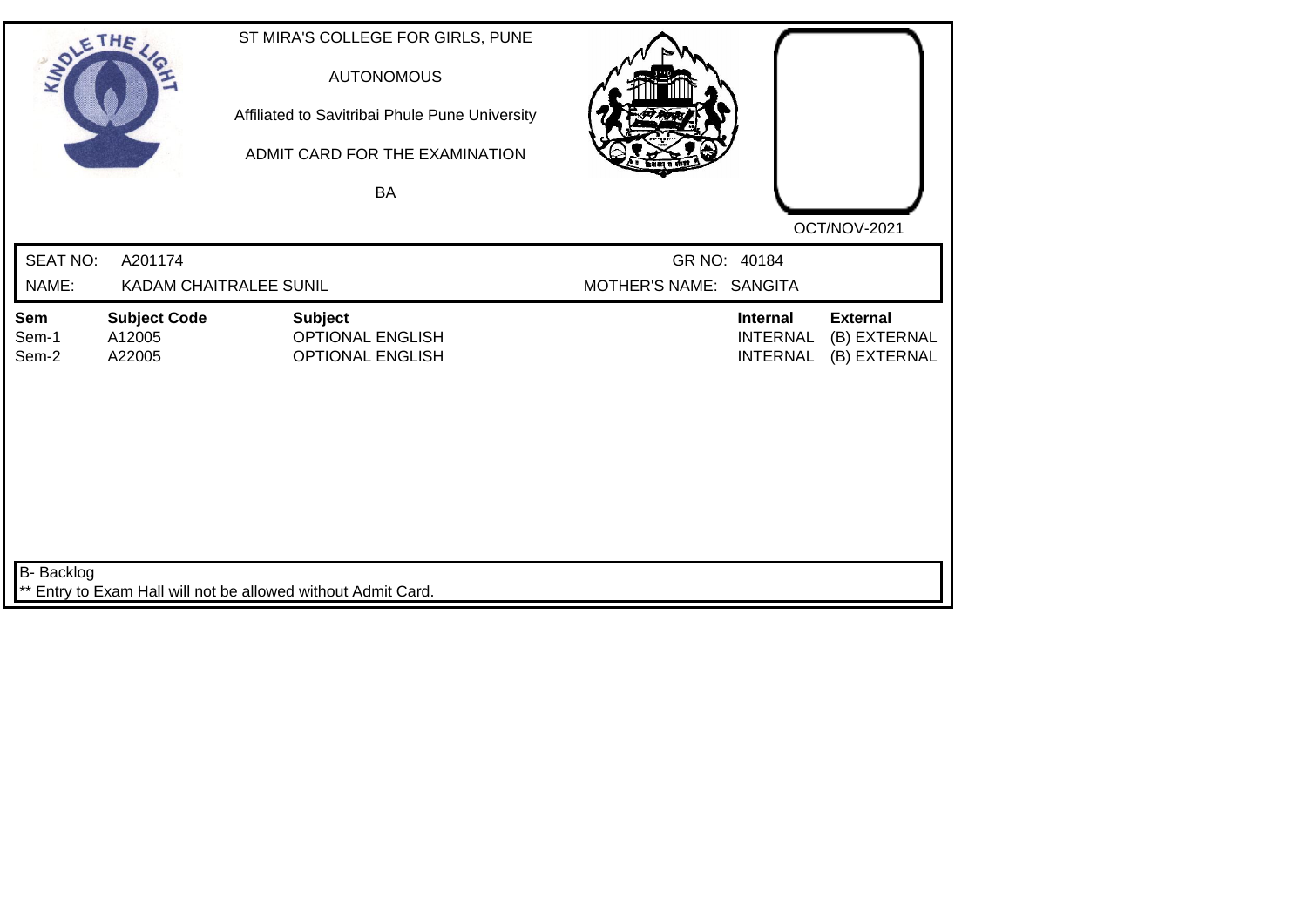| SOLE THE                 |                                         | ST MIRA'S COLLEGE FOR GIRLS, PUNE<br><b>AUTONOMOUS</b><br>Affiliated to Savitribai Phule Pune University<br>ADMIT CARD FOR THE EXAMINATION<br><b>BA</b> |                                      |                                                       |                                                 |
|--------------------------|-----------------------------------------|---------------------------------------------------------------------------------------------------------------------------------------------------------|--------------------------------------|-------------------------------------------------------|-------------------------------------------------|
| <b>SEAT NO:</b><br>NAME: | A201191                                 | MAMADAPUR VAISHNAVI RUDRAPPA                                                                                                                            | GR NO: 40203<br>MOTHER'S NAME: SUDHA |                                                       | OCT/NOV-2021                                    |
| Sem<br>Sem-1<br>Sem-2    | <b>Subject Code</b><br>A12007<br>A22007 | <b>Subject</b><br><b>ECONOMICS GENERAL</b><br><b>ECONOMICS GENERAL</b>                                                                                  |                                      | <b>Internal</b><br><b>INTERNAL</b><br><b>INTERNAL</b> | <b>External</b><br>(B) EXTERNAL<br>(B) EXTERNAL |
| B- Backlog               |                                         | ** Entry to Exam Hall will not be allowed without Admit Card.                                                                                           |                                      |                                                       |                                                 |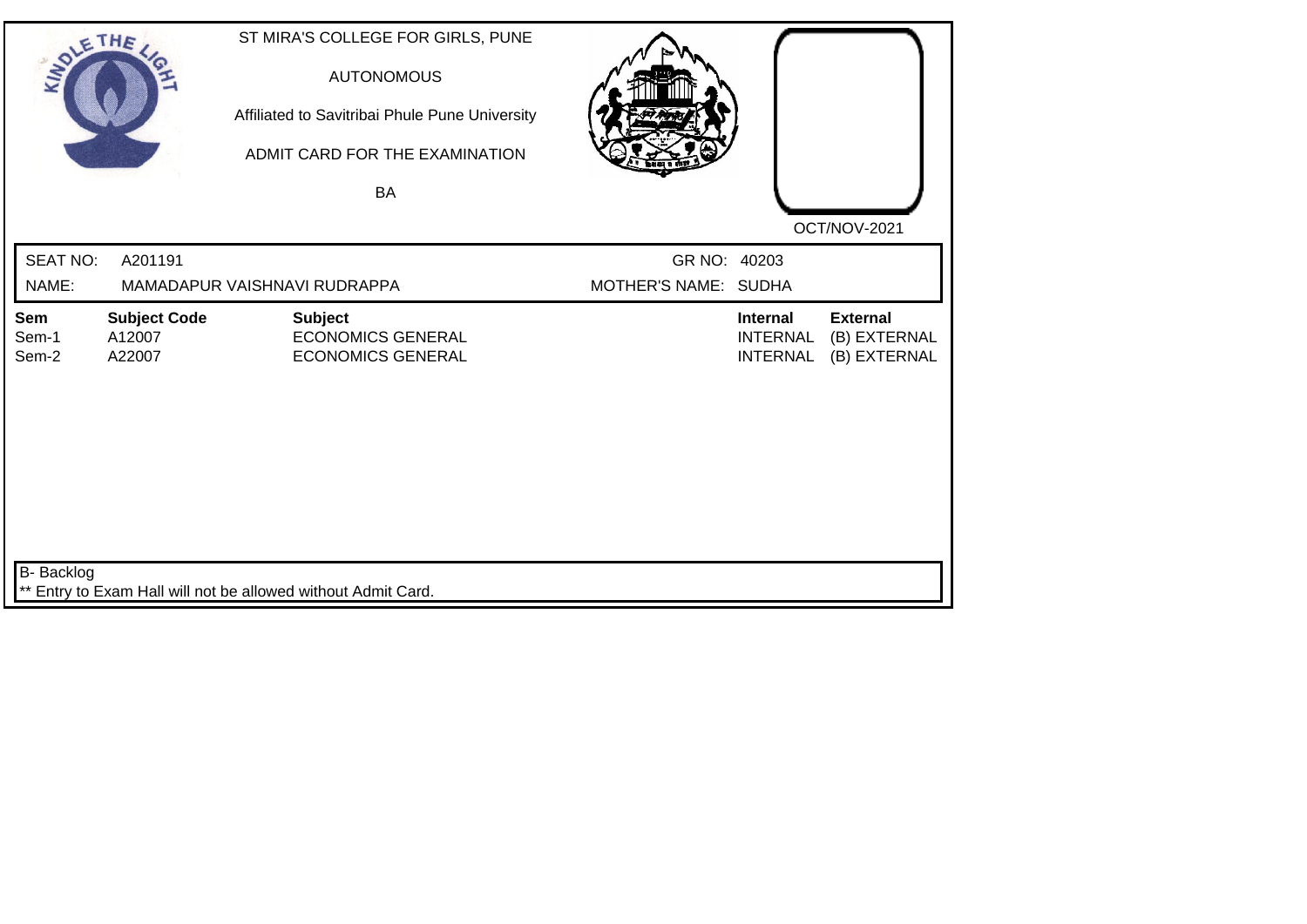| SOLETHE ,       |                                | ST MIRA'S COLLEGE FOR GIRLS, PUNE<br><b>AUTONOMOUS</b><br>Affiliated to Savitribai Phule Pune University<br>ADMIT CARD FOR THE EXAMINATION |                        |                 |                                 |
|-----------------|--------------------------------|--------------------------------------------------------------------------------------------------------------------------------------------|------------------------|-----------------|---------------------------------|
|                 |                                | <b>BA</b>                                                                                                                                  |                        |                 |                                 |
|                 |                                |                                                                                                                                            |                        |                 | OCT/NOV-2021                    |
| <b>SEAT NO:</b> | A201195                        |                                                                                                                                            |                        | GR NO: 37813    |                                 |
| NAME:           |                                | MEHER MANALI DNYANESHWAR                                                                                                                   | MOTHER'S NAME: ASHWINI |                 |                                 |
| Sem<br>Sem-2    | <b>Subject Code</b><br>AC22002 | <b>Subject</b><br>POLITICS GENERAL                                                                                                         |                        | <b>Internal</b> | <b>External</b><br>(B) EXTERNAL |
| B- Backlog      |                                | Entry to Exam Hall will not be allowed without Admit Card.                                                                                 |                        |                 |                                 |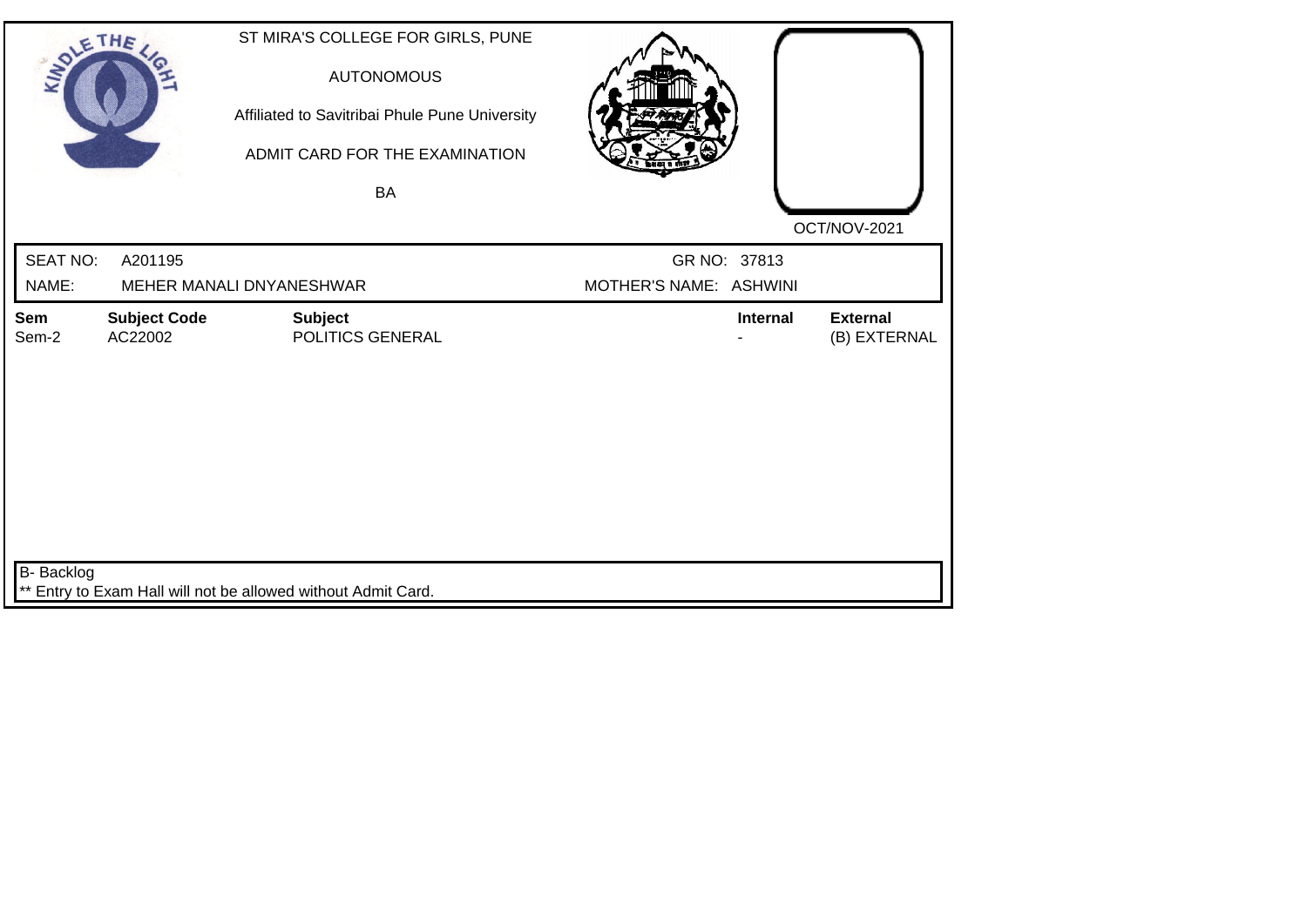| <b>SOLETHE</b>                                                     |                                                                                                 | ST MIRA'S COLLEGE FOR GIRLS, PUNE<br><b>AUTONOMOUS</b><br>Affiliated to Savitribai Phule Pune University<br>ADMIT CARD FOR THE EXAMINATION<br><b>BA</b>                             |                                       |                                                       | OCT/NOV-2021                                                                                                                    |
|--------------------------------------------------------------------|-------------------------------------------------------------------------------------------------|-------------------------------------------------------------------------------------------------------------------------------------------------------------------------------------|---------------------------------------|-------------------------------------------------------|---------------------------------------------------------------------------------------------------------------------------------|
| <b>SEAT NO:</b><br>NAME:                                           | A201204<br><b>NANSI GUPTA</b>                                                                   |                                                                                                                                                                                     | GR NO: 40140<br>MOTHER'S NAME: SUNITA |                                                       |                                                                                                                                 |
| Sem<br>Sem-1<br>Sem-1<br>Sem-1<br>Sem-1<br>Sem-1<br>Sem-1<br>Sem-2 | <b>Subject Code</b><br>AC12006<br>AC12005<br>A12007<br>AC12002<br>AC#12001<br>A12003<br>AC22006 | <b>Subject</b><br>SOCIOLOGY GENERAL<br>PSYCHOLOGY GENERAL<br><b>ECONOMICS GENERAL</b><br>POLITICS GENERAL<br><b>COMPULSORY ENGLISH</b><br><b>HINDI GENERAL</b><br>SOCIOLOGY GENERAL |                                       | <b>Internal</b><br><b>INTERNAL</b><br><b>INTERNAL</b> | <b>External</b><br>(B) EXTERNAL<br>(B) EXTERNAL<br>(B) EXTERNAL<br>(B) EXTERNAL<br>(B) EXTERNAL<br>(B) EXTERNAL<br>(B) EXTERNAL |
| B- Backlog                                                         |                                                                                                 | ** Entry to Exam Hall will not be allowed without Admit Card.                                                                                                                       |                                       |                                                       |                                                                                                                                 |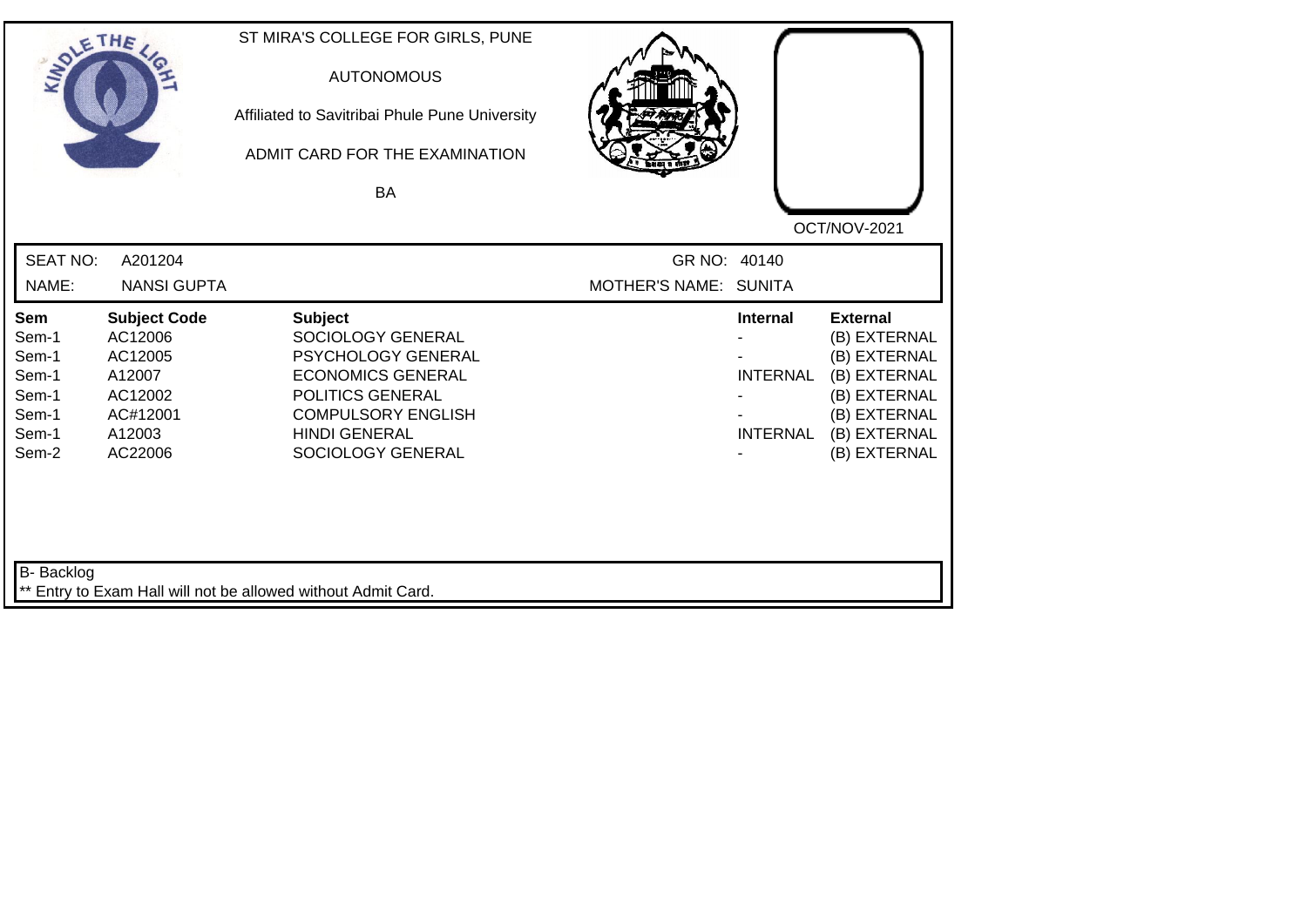| SOLE THE              |                                         | ST MIRA'S COLLEGE FOR GIRLS, PUNE<br><b>AUTONOMOUS</b><br>Affiliated to Savitribai Phule Pune University<br>ADMIT CARD FOR THE EXAMINATION<br><b>BA</b> |                        |                                                       | OCT/NOV-2021                                    |
|-----------------------|-----------------------------------------|---------------------------------------------------------------------------------------------------------------------------------------------------------|------------------------|-------------------------------------------------------|-------------------------------------------------|
| <b>SEAT NO:</b>       | A201218                                 |                                                                                                                                                         | GR NO: 38289           |                                                       |                                                 |
| NAME:                 | PAWAR MANASI PRATAP                     |                                                                                                                                                         | MOTHER'S NAME: RACHANA |                                                       |                                                 |
| Sem<br>Sem-1<br>Sem-2 | <b>Subject Code</b><br>A12005<br>A22005 | <b>Subject</b><br><b>OPTIONAL ENGLISH</b><br><b>OPTIONAL ENGLISH</b>                                                                                    |                        | <b>Internal</b><br><b>INTERNAL</b><br><b>INTERNAL</b> | <b>External</b><br>(B) EXTERNAL<br>(B) EXTERNAL |
| B- Backlog            |                                         | ** Entry to Exam Hall will not be allowed without Admit Card.                                                                                           |                        |                                                       |                                                 |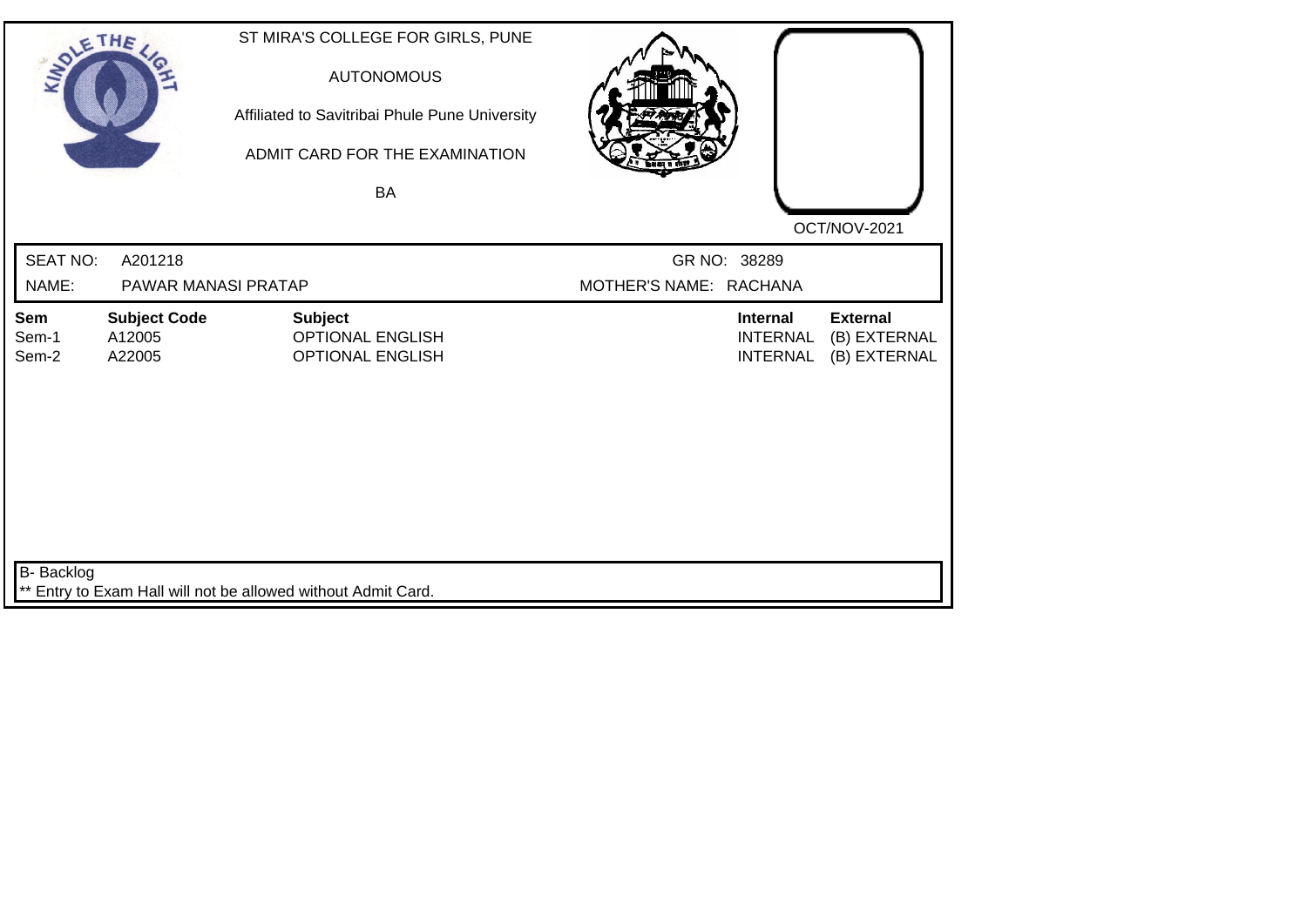| SOLE THE              |                                         | ST MIRA'S COLLEGE FOR GIRLS, PUNE<br><b>AUTONOMOUS</b><br>Affiliated to Savitribai Phule Pune University<br>ADMIT CARD FOR THE EXAMINATION<br><b>BA</b> |                        |                                                       | OCT/NOV-2021                                    |
|-----------------------|-----------------------------------------|---------------------------------------------------------------------------------------------------------------------------------------------------------|------------------------|-------------------------------------------------------|-------------------------------------------------|
| <b>SEAT NO:</b>       | A201262                                 |                                                                                                                                                         | GR NO: 40113           |                                                       |                                                 |
| NAME:                 | <b>SHRUTI SUDHIR YADAV</b>              |                                                                                                                                                         | MOTHER'S NAME: SUVARNA |                                                       |                                                 |
| Sem<br>Sem-1<br>Sem-2 | <b>Subject Code</b><br>A12005<br>A22005 | <b>Subject</b><br><b>OPTIONAL ENGLISH</b><br><b>OPTIONAL ENGLISH</b>                                                                                    |                        | <b>Internal</b><br><b>INTERNAL</b><br><b>INTERNAL</b> | <b>External</b><br>(B) EXTERNAL<br>(B) EXTERNAL |
| <b>B-</b> Backlog     |                                         | ** Entry to Exam Hall will not be allowed without Admit Card.                                                                                           |                        |                                                       |                                                 |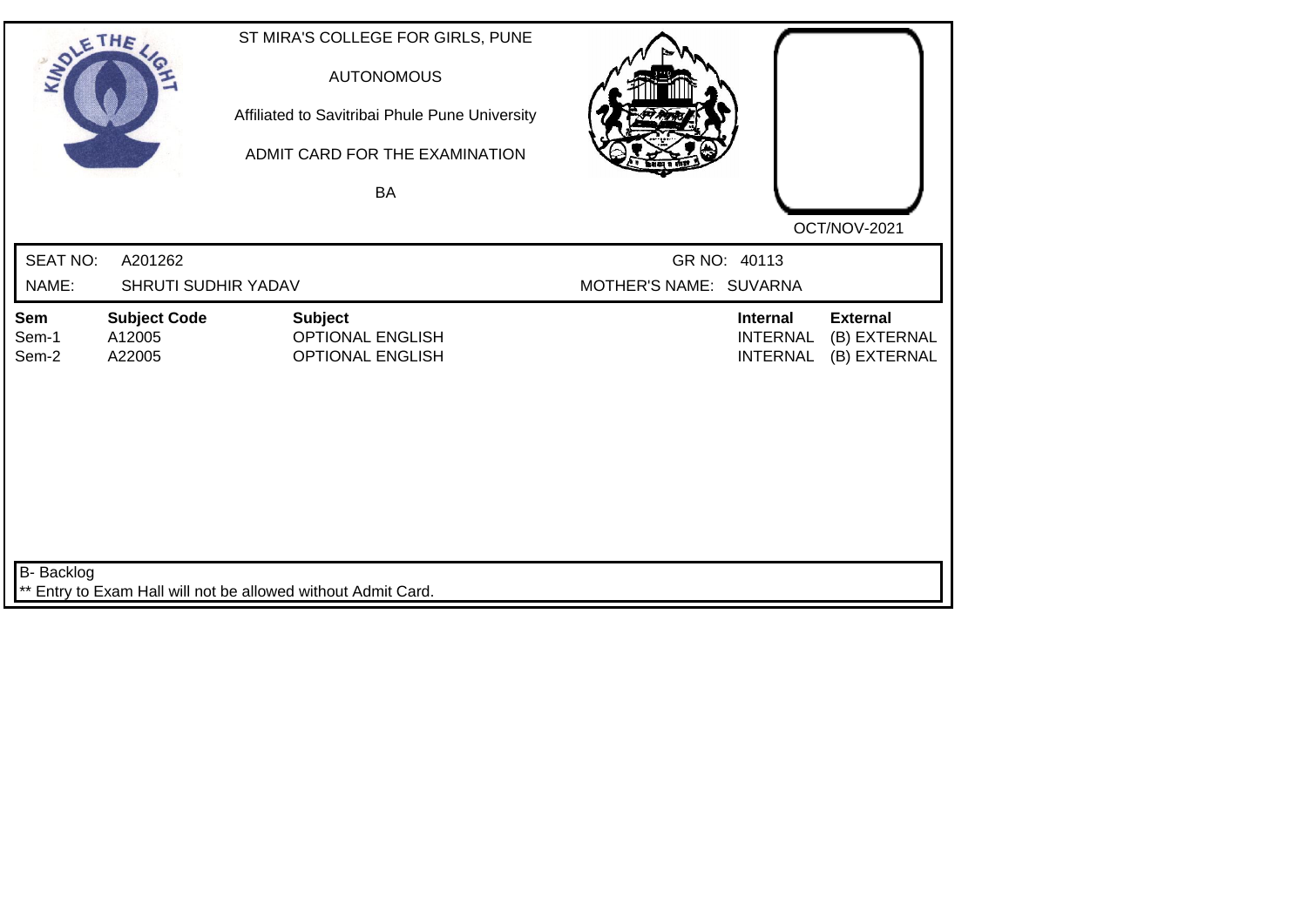| SOLETHE ,                |                                          | ST MIRA'S COLLEGE FOR GIRLS, PUNE<br><b>AUTONOMOUS</b><br>Affiliated to Savitribai Phule Pune University<br>ADMIT CARD FOR THE EXAMINATION<br><b>BA</b> |                                       |                 |                                                 |
|--------------------------|------------------------------------------|---------------------------------------------------------------------------------------------------------------------------------------------------------|---------------------------------------|-----------------|-------------------------------------------------|
|                          |                                          |                                                                                                                                                         |                                       |                 | OCT/NOV-2021                                    |
| <b>SEAT NO:</b><br>NAME: | A201276                                  | <b>VINISHA VINAYAK KUMBHARE</b>                                                                                                                         | GR NO: 40118<br>MOTHER'S NAME: VANITA |                 |                                                 |
| Sem<br>Sem-2<br>Sem-2    | <b>Subject Code</b><br>AC22005<br>A22007 | <b>Subject</b><br>PSYCHOLOGY GENERAL<br><b>ECONOMICS GENERAL</b>                                                                                        |                                       | <b>Internal</b> | <b>External</b><br>(B) EXTERNAL<br>(B) EXTERNAL |
| B- Backlog               |                                          | ** Entry to Exam Hall will not be allowed without Admit Card.                                                                                           |                                       |                 |                                                 |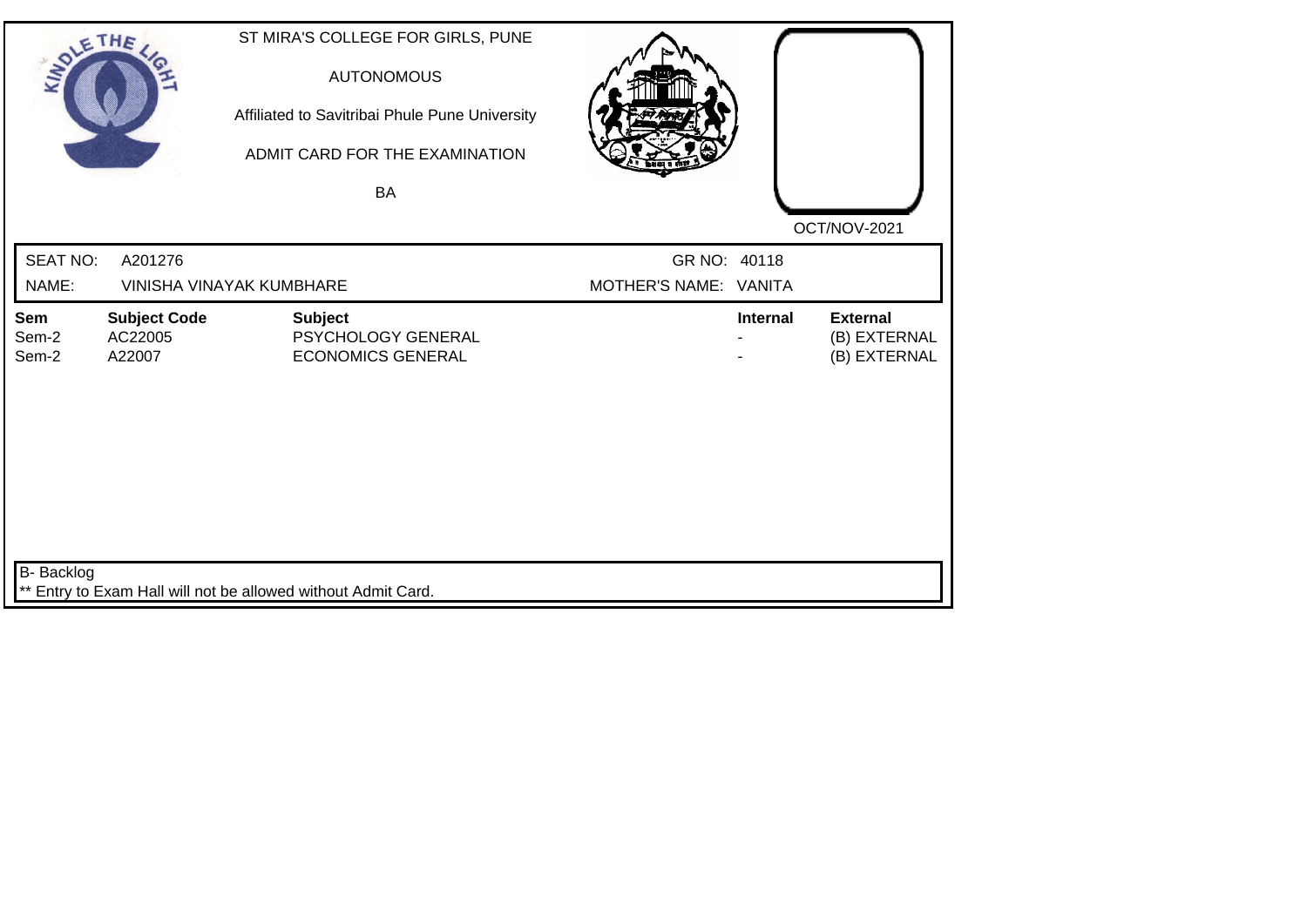| OCT/NOV-2021<br><b>SEAT NO:</b><br>A201279<br>GR NO: 38816<br>NAME:<br>WAGHELA MANASI BHARAT<br>MOTHER'S NAME: MEENAKSHI<br><b>Subject Code</b><br><b>Subject</b><br><b>External</b><br>Sem<br><b>Internal</b><br>AC12004<br><b>EDUCATION GENERAL</b><br><b>INTERNAL</b><br>Sem-1<br>Sem-1<br>AC12002<br>POLITICS GENERAL<br><b>INTERNAL</b><br><b>COMPULSORY ENGLISH</b><br>Sem-1<br>AC#12001<br><b>INTERNAL</b><br>Sem-1<br><b>ECONOMICS GENERAL</b><br>A12007<br><b>INTERNAL</b><br>Sem-2<br>AC22002<br><b>POLITICS GENERAL</b><br><b>INTERNAL</b><br>Sem-2<br>AC#22001<br><b>COMPULSORY ENGLISH</b><br>Sem-2<br><b>MARATHI GENERAL</b><br><b>INTERNAL</b><br>A22004<br>Sem-2<br>AC22006<br>SOCIOLOGY GENERAL<br><b>INTERNAL</b><br>Sem-2<br>AC22004<br><b>EDUCATION GENERAL</b><br><b>INTERNAL</b> | SOLETHE . |        | ST MIRA'S COLLEGE FOR GIRLS, PUNE<br><b>AUTONOMOUS</b><br>Affiliated to Savitribai Phule Pune University<br>ADMIT CARD FOR THE EXAMINATION<br><b>BA</b> |                 |                                                                                                                              |
|--------------------------------------------------------------------------------------------------------------------------------------------------------------------------------------------------------------------------------------------------------------------------------------------------------------------------------------------------------------------------------------------------------------------------------------------------------------------------------------------------------------------------------------------------------------------------------------------------------------------------------------------------------------------------------------------------------------------------------------------------------------------------------------------------------|-----------|--------|---------------------------------------------------------------------------------------------------------------------------------------------------------|-----------------|------------------------------------------------------------------------------------------------------------------------------|
|                                                                                                                                                                                                                                                                                                                                                                                                                                                                                                                                                                                                                                                                                                                                                                                                        |           |        |                                                                                                                                                         |                 |                                                                                                                              |
|                                                                                                                                                                                                                                                                                                                                                                                                                                                                                                                                                                                                                                                                                                                                                                                                        | Sem-2     | A22007 | <b>ECONOMICS GENERAL</b>                                                                                                                                | <b>INTERNAL</b> | (B) EXTERNAL<br>(B) EXTERNAL<br>(B) EXTERNAL<br>(B) EXTERNAL<br>(B) EXTERNAL<br>(B) EXTERNAL<br>(B) EXTERNAL<br>(B) EXTERNAL |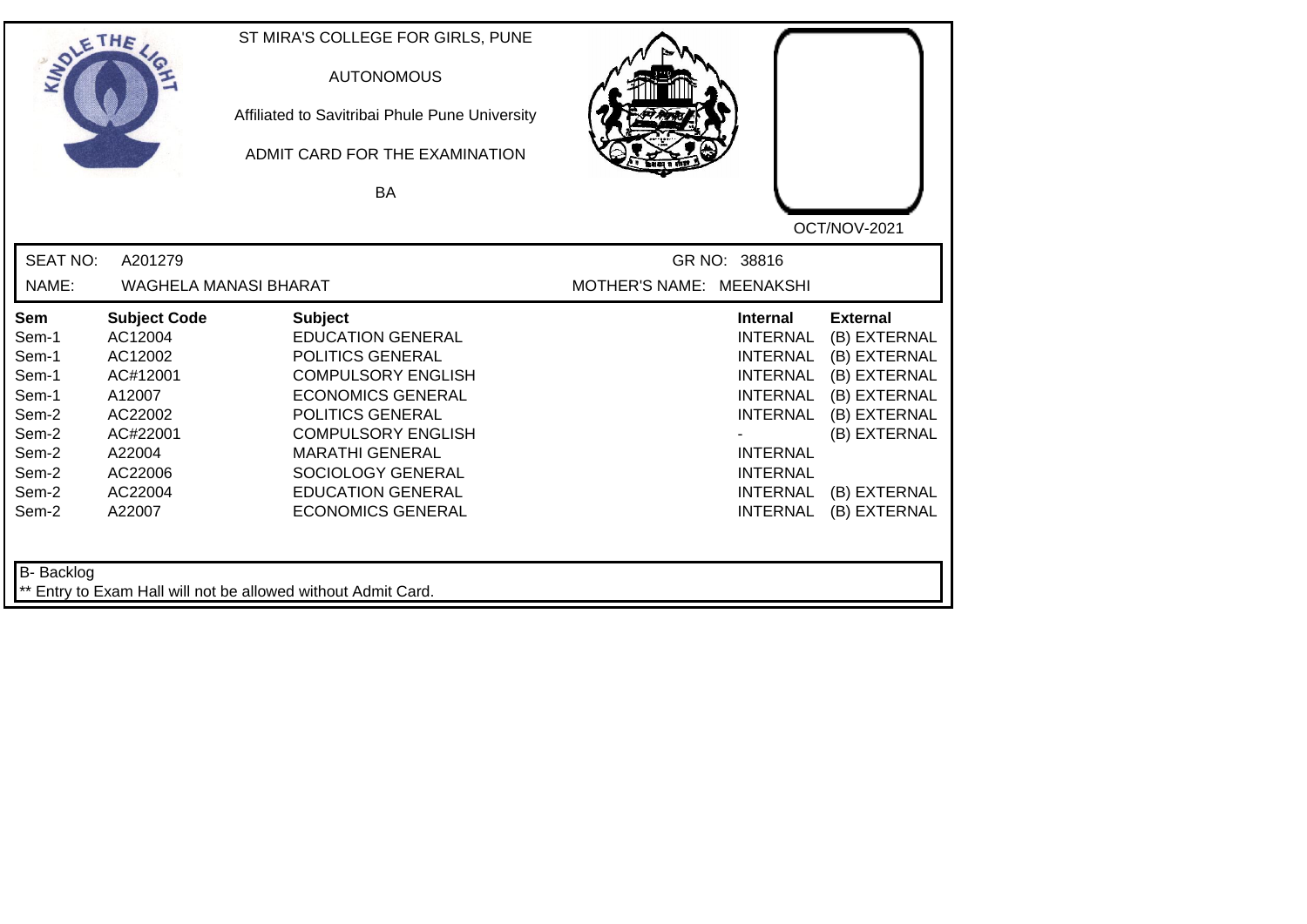| SOLE THE                 |                               | ST MIRA'S COLLEGE FOR GIRLS, PUNE<br><b>AUTONOMOUS</b><br>Affiliated to Savitribai Phule Pune University<br>ADMIT CARD FOR THE EXAMINATION<br><b>BA</b> |                                       | OCT/NOV-2021    |
|--------------------------|-------------------------------|---------------------------------------------------------------------------------------------------------------------------------------------------------|---------------------------------------|-----------------|
| <b>SEAT NO:</b><br>NAME: | A191212                       | YOGESHWARI MANGESH CHANDRAMORE                                                                                                                          | GR NO: 37743<br>MOTHER'S NAME: SHIRIN |                 |
| Sem<br>Sem-2             | <b>Subject Code</b><br>A21507 | <b>Subject</b><br><b>Economics General</b>                                                                                                              | Internal<br>(B) INTERNAL              | <b>External</b> |
| B- Backlog               |                               | ** Entry to Exam Hall will not be allowed without Admit Card.                                                                                           |                                       |                 |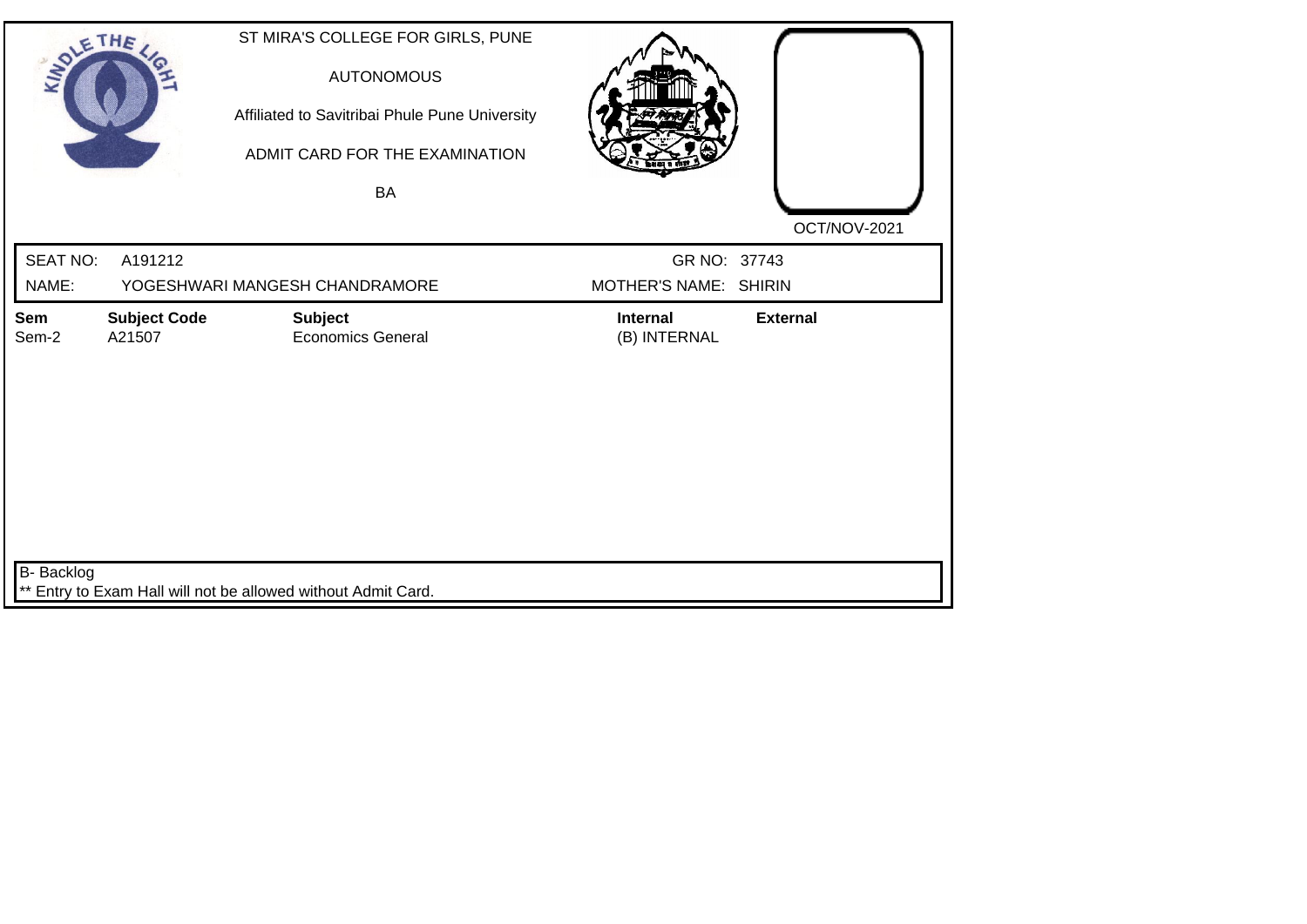| SOLETHE ,         |                                | ST MIRA'S COLLEGE FOR GIRLS, PUNE<br><b>AUTONOMOUS</b><br>Affiliated to Savitribai Phule Pune University<br>ADMIT CARD FOR THE EXAMINATION<br>BA |                                 | OCT/NOV-2021                    |  |
|-------------------|--------------------------------|--------------------------------------------------------------------------------------------------------------------------------------------------|---------------------------------|---------------------------------|--|
| <b>SEAT NO:</b>   | A191221                        |                                                                                                                                                  | GR NO: 37732                    |                                 |  |
| NAME:             |                                | NUMRAH MOHAMMADSADIQ BICHU                                                                                                                       | MOTHER'S NAME: NUSRAT           |                                 |  |
| Sem<br>Sem-2      | <b>Subject Code</b><br>AC21506 | <b>Subject</b><br>Sociology General                                                                                                              | <b>Internal</b><br>(B) INTERNAL | <b>External</b><br>(B) EXTERNAL |  |
| <b>B-</b> Backlog |                                | ** Entry to Exam Hall will not be allowed without Admit Card.                                                                                    |                                 |                                 |  |